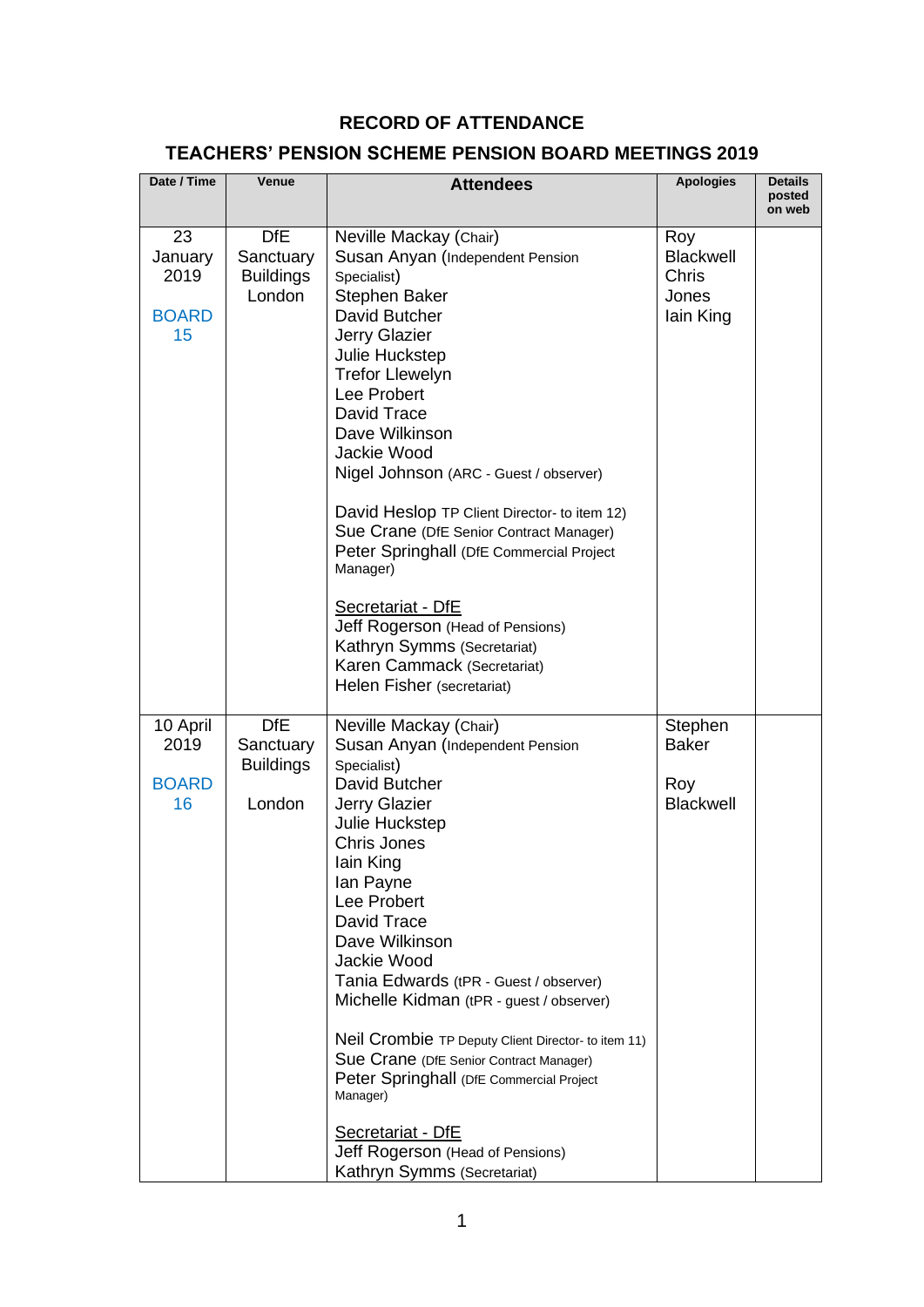|                                             |                                                       | Karen Cammack (Secretariat)                                                                                                                                                                                                                                                                                                                                                                                                                                                                                                                                                     |                                            |  |
|---------------------------------------------|-------------------------------------------------------|---------------------------------------------------------------------------------------------------------------------------------------------------------------------------------------------------------------------------------------------------------------------------------------------------------------------------------------------------------------------------------------------------------------------------------------------------------------------------------------------------------------------------------------------------------------------------------|--------------------------------------------|--|
|                                             |                                                       | Helen Fisher (secretariat)                                                                                                                                                                                                                                                                                                                                                                                                                                                                                                                                                      |                                            |  |
| 10 July<br>2019<br><b>BOARD</b><br>17       | <b>DfE</b><br>Sanctuary<br><b>Buildings</b><br>London | Neville Mackay (Chair)<br>Susan Anyan (Independent Pension<br>Specialist)<br><b>Stephen Baker</b><br>David Butcher<br><b>Jerry Glazier</b><br>Julie Huckstep<br><b>Chris Jones</b><br>lain King<br>Simon Lowe<br>lan Payne<br>Lee Probert<br>David Trace<br>Dave Wilkinson<br>Jackie Wood<br>Andrew Smith (Prudential - Guest)<br>Sue Crane (DfE Senior Contract Manager)<br>Richard Lees (DfE TPS Finance Contract Manager)<br>Peter Springhall (DfE Head of Pensions<br>Commercial Project)<br>Secretariat - DfE<br>Karen Cammack<br><b>Helen Dady</b><br><b>Helen Fisher</b> | Jeff<br>Rogerson<br><b>Neil</b><br>Crombie |  |
| 23<br>October<br>2019<br><b>BOARD</b><br>18 | <b>DfE</b><br>Sanctuary<br><b>Buildings</b><br>London | Neville Mackay (Chair)<br>Susan Anyan (Independent Pension<br>Specialist)<br>Stephen Baker<br>David Butcher<br>Jerry Glazier<br>Julie Huckstep<br>Chris Jones<br>lain King<br>lan Payne<br>Lee Probert<br>David Trace<br>Dave Wilkinson<br>Jackie Wood<br>John Simmonds (CEM - Guest)<br>Neil Crombie (TP Head of Teachers' Pensions)<br>Kate Copley (DfE Deputy Director Teacher<br>Rewards & Incentives Division)<br>Jeff Rogerson (DfE Head of Pensions -<br>Governance, Assurance & Accounts)<br>Peter Springhall (DfE Head of Commercial,<br>Contracts & Finance)          | Simon<br>Lowe                              |  |